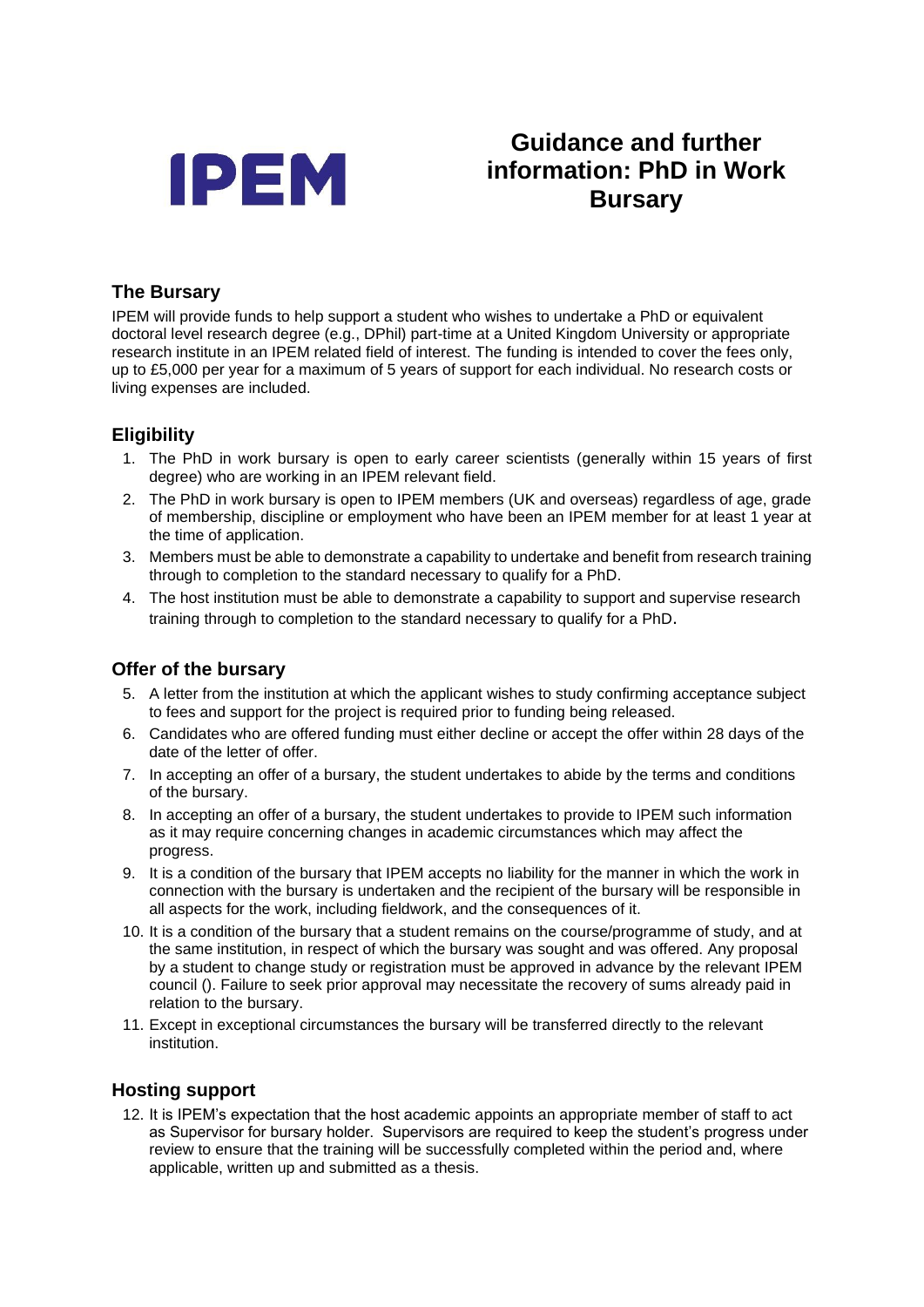### **Reporting expectation and funding continuation**

- 13. A light touch annual review process requiring the student to provide S with evidence of satisfactory annual progress decisions from the awarding institution would be used to confirm funding from one year to the next over the course of the award.
- 14. The successful candidate is expected to present the results of their work at the annual IPEM scientific meetings (or equivalent as agreed by STERIC).

#### **Exploitation of results**

15. All engaged in research supported by a bursary, should ensure that any intellectual property arising during the bursary is considered for exploitation. IPEM have no claim to Intellectual property generated arising from work supported by the bursary. However, IPEM would appreciate being acknowledged in any output or published work.

#### **How to apply**

- 16. In a year when a call is announced, a submission deadline will be given, usually 31<sup>st</sup> March. We aim to fund one PhD in work bursary each year, subject to funding being available. All applicants will be informed of the outcome of their application no later than 31<sup>st</sup> May.
- 17. Candidates must complete the application form and attach:
	- A covering letter describing the reason for study, the proposed contribution from IPEM to cover fees, and detail of additional funding obtained or applied for.
	- A full CV.
	- A full project description.
	- A letter from the institution at which the applicant wishes to study confirming acceptance subject to fees and support for the project.
	- A short CV and letter of support from the applicants proposed supervisor(s).
	- A letter from the applicant's line manager confirming support for the application and the project.
	- A work plan describing how employment and study will be combined.

#### **Assessment**

- 18. Applications will be assessed by the Science, Technology and Engineering Research and Innovation Council (STERIC). based the criteria below. Only one bursary will be funded each year.
- 19. The decision of the STERIC is final and there is no mechanism for appeal.
- 20. The STERIC will not enter into any correspondence or discussions with applicants whose application has been unsuccessful.

#### **Assessment procedure:**

- 21. Depending on the number of applications, the STERIC may divide applications amongst the group. For a small number of applications the group may decide that all applications are reviewed by all group members.
- 22. Each assessor will review independently and form their own opinion.

#### 23. **Each assessor will assess each application against the following criteria:**

- a) appropriate subject for IPEM to support.
- b) scientific merit.
- c) likely contribution to improving health through physics and engineering in medicine.
- d) ability of the candidate and supervising team to undertake the work.